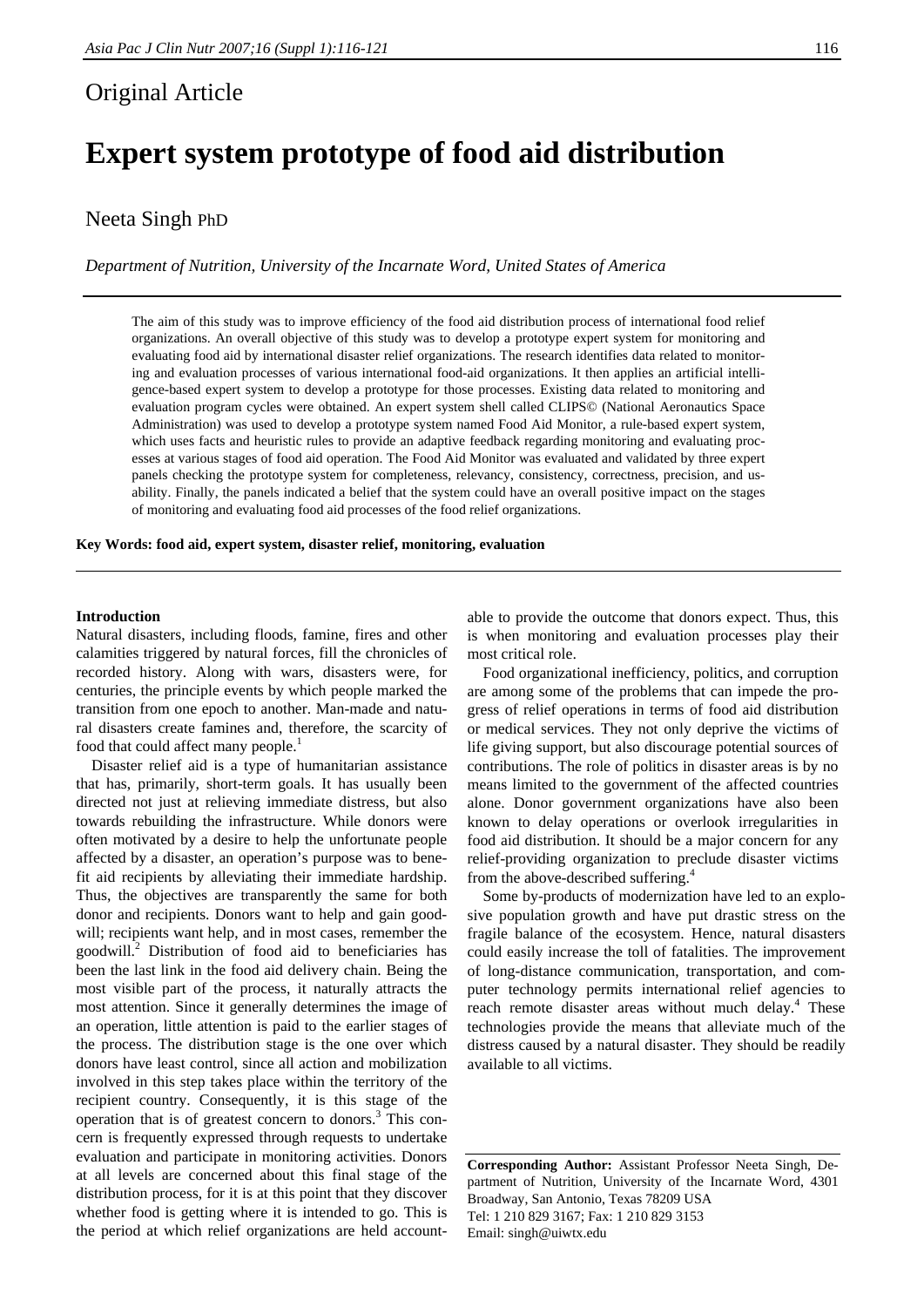Only rarely has it been unfeasible, with the available present day technology, to bring aid directly to the place where it was needed. Hence, the obstacles to effective relief in the 1990s were primarily organizational and political. Measures should have been aimed at improving organizational deficiencies that allow disasters to become far more tragic than they need be.<sup>5</sup>

 Although there has always been politics in food aid distribution, now it has emerged as a focused issue. Food has become a controversy and a contest in which the argument revolves around how it should be distributed and how the efficiency of aid distribution may be improved. It has been suggested that monitoring and evaluation can provide a range of quantitative answers with respect to the efficiency of food aid operations, particularly the question of end use.<sup>6</sup> Monitoring and evaluation reports have been shown to help administrators and the decision-makers of food aid distribution programs make improvements to increase their effectiveness.

 A method identified as being particularly effective in improving decision-making strategies is an expert system based method. An expert system is, typically, a computer program that simulates the performance of human experts in a specific field or domain.<sup>7</sup> The presence of technology in all aspects of life has enabled solutions to real-life problems that were either difficult or unfeasible. The availability of computer-based database management, monitoring, and maintenance systems and its world wide web-based accessibility have revolutionized information processing for organizations that operate over a vast region and are spread all over the world with active units in various countries. The basic fabric of food aid distribution, monitoring, and evaluation, requires efficient information disseminating systems similar to the ones which are the backbone of all large-scale inventory, marketing, and sales infrastructure for multinational organizations.<sup>8</sup>

 Intelligent inference machines based upon available data are being implemented throughout the industry. Typically, expert system-based decision-making software is employed to review hundreds of gigabytes of data, from a database, and assist human managers to interpret and implement their decisions. It has been shown that, in association with their computer colleagues, human managers have been able to improve efficiencies of their operation significantly.<sup>5</sup>

 Due to the multinational presence, the mammoth amount of data and the distributed nature of the operation of a typical food aid provider, such a database and expert system, could potentially revolutionize the food aid distribution process the way it has impacted the commercial and industrial sectors. Thus, an expert system-based method of decision-making and data gathering was proposed for this research study. Accordingly, a prototype expert system for the monitoring and evaluation processes of food aid was developed. The prototype system has the obvious potential to be useful for food relief organizations seeking ways to improve their monitoring and evaluation processes. Furthermore, the ultimate beneficiaries of the research would be disaster victims. Such an expert system can help to get a higher percentage of aid to the intended beneficiaries (disaster victims). The outcome of this research was a prototype expert system, which is intended

to facilitate monitoring and evaluation processes at various food relief organizational levels. $2-9$ 

# **Methods**

# *Design*

The goal of this research was to improve disaster food aid monitoring and evaluation processes by utilizing artificial intelligence technology to build and validate a prototype expert system. To accomplish the above-stated goal, the following objectives were laid down for this research: Gather data (organizational policy/procedure manuals/program cycles) on monitoring and evaluation processes of food aid from international relief organizations to develop a database. Classify and structure the database into domains, facts, and rules according to the  $CLIPS@<sup>10</sup>$ expert system syntax. Convert the database into a knowledge base. Develop a prototype expert system using the CLIPS© expert system shell. Verify and validate the prototype for consistency, correctness, precision (with the goal of software operational accuracy of 95% or more), completeness, and usability.

#### *Expert system-based structure*

The main objective of this research was to develop a prototype system for monitoring and evaluating emergency food aid. The system uses artificial intelligence technology, an expert system-based structure ideally suited for complex knowledge transfers. The monitoring and evaluation processes among international food relief agencies are extremely complicated and intensive.<sup>3</sup> Ideally the processes require abiding by extensive guidelines, continuous feedback, and decision-making. This can be further complicated when the operations are conducted far away from the donor organizations. Several independent and dependent variables such as number of distribution sites, available staff, food spoilage, and location of food storage need to be considered before decisions are  $made.<sup>3,11</sup>$ 

#### *Control problems*

The problem to be solved in this research was a control problem that required determination of control decisions based upon real-life feedback data. Control problems include processes that require interpretation, monitoring, planning, and prognosis. The expert system requires determination of the inference engine based upon the type of problem. An inference engine of an expert system is a component that draws conclusions to execute the highest probable rule, based upon the facts in the available database. For example, diagnostic problems are better solved with backward chaining, while prognosis, monitoring, and control are better done with forward chaining.<sup>12</sup>

 Control problems tend to be well-suited for forward chaining rule-based language because of their data driven nature. Forward chaining is reasoning from facts to a conclusion. For example, if the fact database infers that there is a shortage of food supply in an inventory, one of the conclusions drawn by the inference engine may be to order more food supplies to continue the food distribution process. Typically, sets of input values are read during each program execution cycle. Inferencing occurs until all possible conclusions that can be derived from the input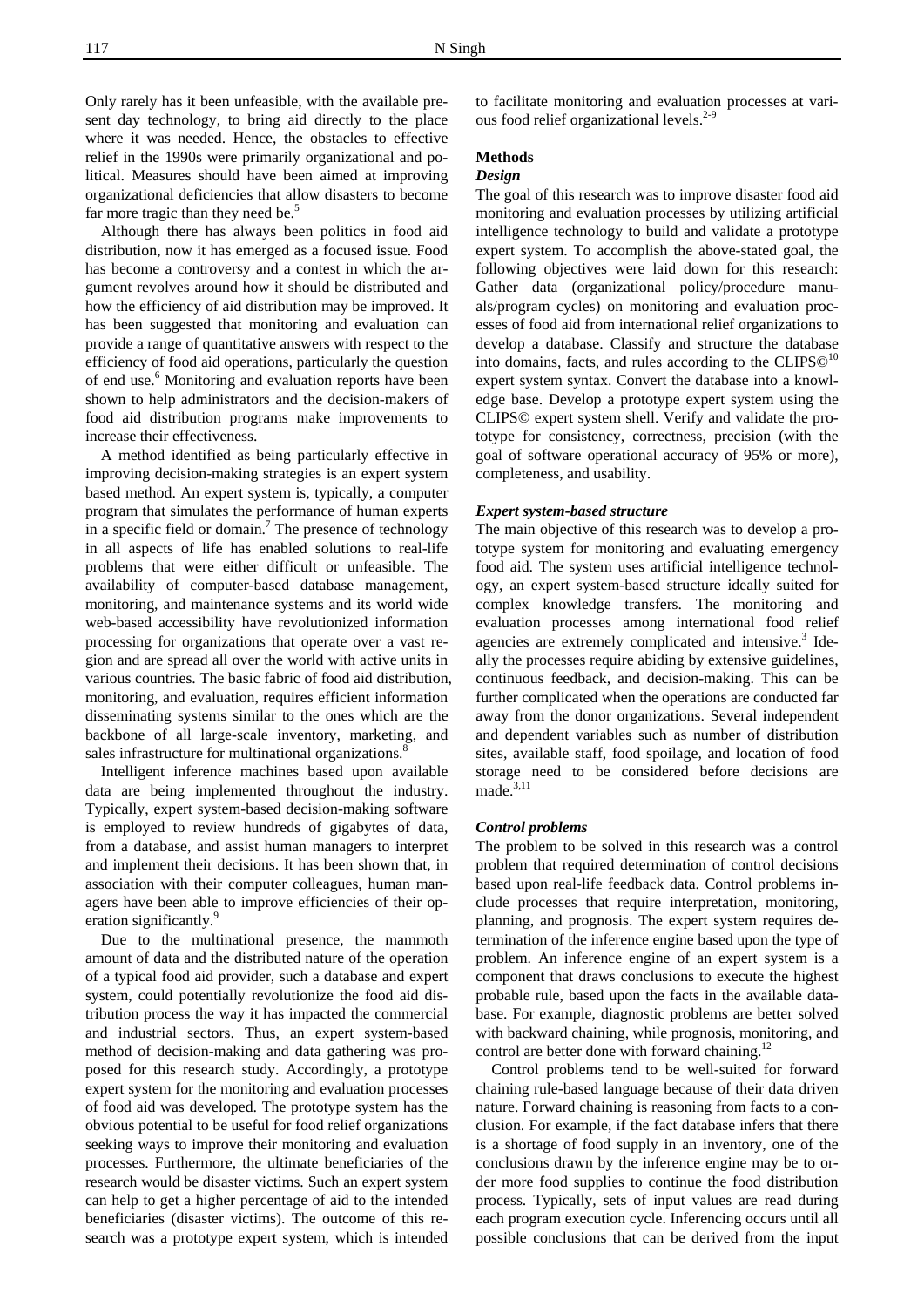data are reached. This is consistent with a data-driven approach in which reasoning occurs from the data and to the conclusions that can be derived from the data. $13$ 

#### *Prototype development*

The design of this research was prototype development. Prototype development is an initial version of an expert system that is developed to test the effectiveness of the overall knowledge representation and inference strategies being employed to solve a particular problem.<sup>12</sup> Prototype development includes defining a problem, identifying an authentic source of data or knowledge, verifying an approach for building a knowledge base, and selecting hardware and software to construct a trial version of a system. The main goal of this research was to develop a prototype expert system for monitoring and evaluating food aid distribution processes, thereby validating the conceptual feasibility of such a system.<sup>12,13</sup>

#### *Data Source*

The data sources for this research were the operational information and database maintained by international food relief organizations. Initially, three international food relief organizations were selected for obtaining information regarding each organization's monitoring and evaluation processes program cycle. The International Council of Red Cross (ICRC), United States Agency for International Development (USAID) and World Food Program (WFP) were the organizations that were contacted.<sup>14</sup>

## *Rationale*

The primary reason for selecting three organizations was to comparatively verify the completeness of the documentation of their monitoring and evaluation program cycles. Data from the ICRC lacked the required information and hence was not considered for further evaluation in this research. Data sets obtained from the USAID and WFP were sufficiently complete to allow further investigation. It was observed from the USAID and WFP relief operation reports that they worked together for food aid relief operations in cases for which the operational data were obtained.

 Additionally, published reports indicated that USAID funds the WFP for various emergency operations.<sup>4</sup> It was observed, however, that the WFP was equipped with more infrastructure than the USAID for international emergency operations. The USAID and WFP evaluation offices were contacted mainly through electronic mail regarding the requests for operational data. These requests were re-routed to their internal libraries for a data-search by the evaluation offices. The libraries conducted the required data search and provided electronic files with the relevant information. The electronic documents obtained from these libraries consisted primarily of extensive keyword searches and available documents on the requested topics.

 The available data on the monitoring and evaluation program cycles were adequate to conduct further research though missing in parts. Hence, the missing parts were reconstructed using a partial "dummy" database that also emulated real-life operational conditions. This resulted in

a more complete data set for the monitoring and evaluation program cycles solely for the research purposes. This information was then structured to analyze the appropriateness of the CLIPS© syntax. Finally, the structured information was converted into pseudocode, which is a notation resembling a programming language but not intended for actual compilation.

## *System development*

The CLIPS© software program was used to develop a prototype expert system intended to serve as an aid to monitor and evaluate food aid distribution processes. The development steps included (1) identifying developmental tools and system requirements for building the prototype, (2) determining the method of data analysis, (3) incremental buildup of rules to solve the problem, and finally (4) validation and verification of the prototype.

## *Database development*

In CLIPS©, knowledge can be encapsulated in rules and objects. Furthermore, rules can match patterns or objects as well as facts and objects can operate independent of rules. A rule-based system was developed during the course of this research. The reasons for using a rule-based approach were due to its ease of encapsulation of knowledge and future expandability.<sup>12,13</sup>

# *Testing*

While developing the rules, they were formatted in various ways using template features of the system shell. Initially, testing was done on a small section of data. The section used for testing was about one fifth of the data set. The data were structured in various formats to find out the best way to encapsulate knowledge and create a knowledge base for the system. A pseudocode was developed from the same portion of data. The code was used to determine the validity of the syntax and verify the structure of the data. Simultaneously, a tentative knowledge base was generated based on the template creation feature of CLIPS©. This method was inadequate to handle such a varied data type, and it lost much information. It was later realized that the template-based knowledge encapsulation was appropriate for shallow knowledge, whereas the available data characterized a knowledge type, categorized by CLIPS©, as deep knowledge. 12,13

 Due to the complexity of the available data, the information was re-formatted into "if" and "then" rules. This rule syntax was able to accommodate more detailed information. This turned out to be the desired method of creating the knowledge base for the system. Trial runs on the same section of data helped to determine any syntax error and programming problems. Finally, upon determination of the validity of the syntax and program execution for the same portion of data, all of the information was converted into "if" and "then" rules. Before programming, the rules were further divided into three files according to various food aid operation stages: pre-operation, operation, and post operation. The pre-operation batch file contained information regarding monitoring and evaluation processes before relief operations start. Operation batch files were further divided into three sections that contained data regarding the operation stage. The last batch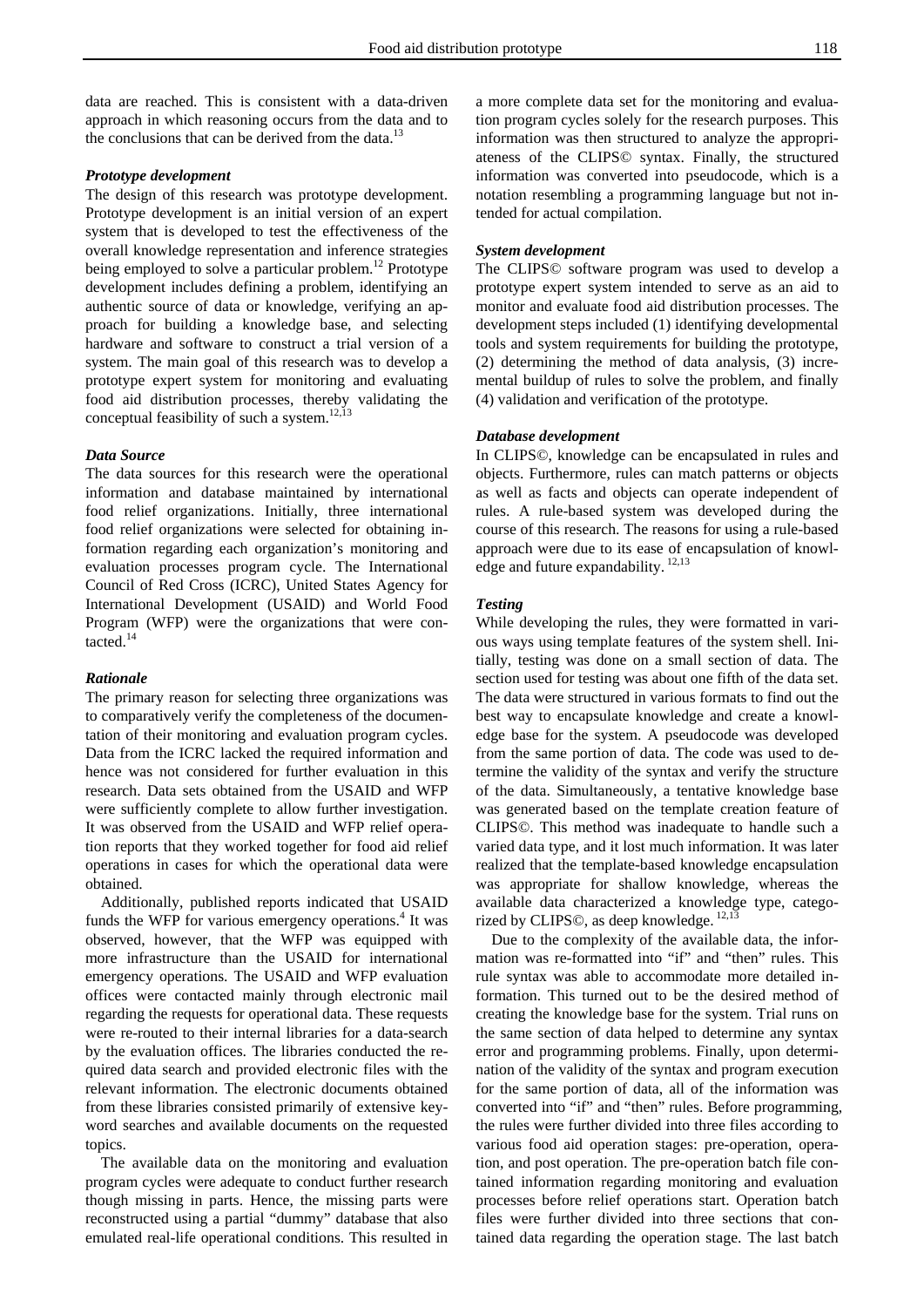file contained data regarding the post-operation stage of monitoring and evaluation processes of food aid distribution.  $15$ 

#### *Prototyping*

"Expert system prototype" refers to a scaled down version of a larger system. It typically includes representation of knowledge captured in a manner that will enable quick inference and the major components of the expert system on a rudimentary basis. Prototype development includes definition of a problem, verification of an approach, identification of an authentic source of data or knowledge, and selection of hardware and software. After the prototype is developed, the system developer and expert panels verify and validate the results, and make improvements to the basic system in order to include the required enhancements. The system typically requires addition of complete information about a process to the knowledge base and goes through several iterations with required refinements before the final expert system becomes available for general use.<sup>16</sup>

#### *System verification and validation*

The final stage in developing an expert system involves validation and verification of the system. The process of confirming accuracy and effectiveness of the methodology, as applied to the product, is known as verification. Verification means building the system right, that is, ensuring that the system correctly implements the specification. $17$  It determines if the knowledge base conforms to its design requirements and the software syntax from which it is built.<sup>18</sup> In order to test the accuracy of the prototype system, it must be subjected to the food distribution process during a disaster.

 For this research the programmer performed verification of the system. The verification phase of the prototype development included using built-in CLIPS© verification features. While programming, the rules were checked for inconsistencies, syntax error, and duplication. The knowledge base and the inference engine system were subjected to verification by checking their rule syntax. Typical checks included rules with same name, rules with incorrect syntax, redundant rules, isolated rules, subsumed rules, conflicting rules, and circular rules. These programming errors would have prevented rule production by the system.<sup>19</sup>

 Validation is the process of ensuring that the methodology, as applied, produces the desired results for the prototype expert system for monitoring and evaluation of food aid. In expert system terminology, determining that a chain of correct inferences leads to the correct answer is called "validation".<sup>17-19</sup> Real-life emulation for the validation and verification of the methodology would require the development of a food aid distribution, monitoring, and evaluation plan (validation) and also subjecting the plan to a disaster scenario to observe the outcome (verification). Unfortunately, employing the prototype for a food aid distribution scenario is well beyond the scope of the present research.

 Validation, therefore, was limited to expert reviews. This process allowed experts and potential users of the methodology to determine the desirability and the appli-

cability of inputs and outputs of the prototype system for practical purposes. While this method was primarily a subjective approach, it still had the capability to address practical situations and generate successful results by incorporating specific requirements based upon the experience of experts in real-life disaster situations.

Based upon review of literature, $^{20}$  questionnaires and checklists were developed to facilitate the validation process. The validation process consisted of checking the prototype system for *completeness* by a university-faculty expert panel; *consistency*, *correctness* and *precision* by a software-engineering expert panel; and *usability* by a field expert panel.

 The prototype validation for *completeness* included checking the knowledge base for satisfactory antecedent and consequent parts of the rules. It also required checking for relevancy of each rule to the subject matter. This was achieved by having the faculty expert panel check the rule combination matrix of the prototype knowledge base.

 The software validation process for checking *consistency*, *correctness*, and *precision* included running the prototype system and using a rule combination matrix to detect system errors and complete the checklist. A panel of software engineers checked the prototype for fact validation, unused facts, unused rules, multiple methods, runtime errors, and unfired rules. The objective of this stage was to achieve an accuracy of 95 percent or more. Finally, a panel of field experts checked the *usability* of the prototype by reviewing the knowledge base for the applicability of the facts and rules to real-life situations and completed a questionnaire.

 Three expert panels were selected for the validation process. The first panel was responsible for evaluating relevancy (*completeness*) of the prototype knowledge base. Faculty members from Oregon State University (Corvallis, Oregon) were chosen as expert panelists for this purpose. Individuals with software engineering expertise were the panelists who reviewed the prototype source code for accuracy (*consistency, correctness and precision*). Applicability (*usability*) of the prototype was evaluated by an expert panel consisting of individuals with knowledge and experience in the field of international development (diverse background in food aid relief operations such as working for international development projects and/or field experience with food aid).

 The expert panelists were selected based on information obtained from various international food relief organizations, software associations, educational institutions, and personal knowledge. Ten panelists (three faculty members, three software engineers, and four workers from food relief organizations) agreed to participate in the research and completed the validation activities.

 The validation activities consisted of checking the rule combination matrix of the knowledge base and/or testing the prototype system. Expert panelists were asked to run the prototype system on a PC and/or check the rule combination matrix and finally, complete questionnaires/checklists. Cover letters along with the checklists/questionnaires/Food Aid Monitor (FAM) prototype were mailed to all the expert panelists. The process of running the prototype system was facilitated by instructions on how to start the program as well as a CLIPS©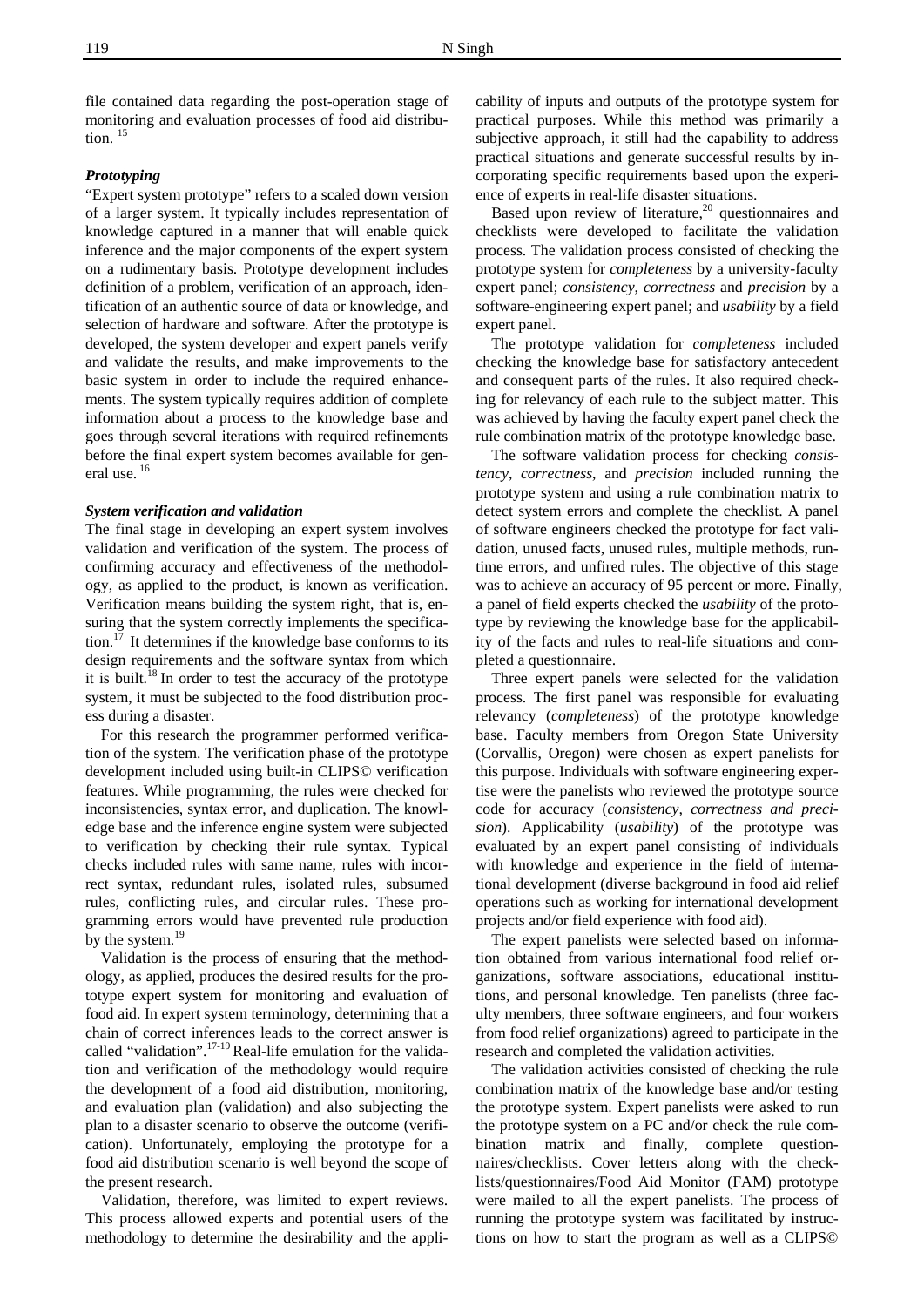programming guide. The last part of the validation activities included completing checklists/questionnaire. Changes in the system were made based on the panel's comments and are presented in the results and discussion section.

#### **Results and discussion**

An expert system prototype for monitoring and evaluation of food aid was developed and named FAM. The FAM is a rule-based prototype and was developed using both *facts* and *heuristic rules*. The FAM was developed for use as an aid for decision-making regarding food aid monitoring and evaluation processes at various stages of food relief operations (pre-operation, operation, and postoperation). This allowed for forward chaining or the data driven approach, which starts with available information and draws conclusions from that information. Rules within the knowledge base were written in "IF" (antecedent), and "THEN" (consequent) statements. While the information was derived from international food aid organizations, the literature review determined the facts and rules that were used as the knowledge base of the prototype expert system.

 The FAM was designed for use by international food relief organizations for decision-making regarding monitoring and evaluating processes. When installed on an organizations' computing system, the general capability of the system was to provide advice and recommendations regarding food aid monitoring and evaluation procedures at various stages of the relief operation, thereby improving the process. FAM creates advice and recommendations for the food aid organizations, which, when used internally (within the organization), provide critical need-to-know information to employees. The prototype could be considered a useful tool for decision-makers at the headquarters level as well as for the operation staff of food relief organizations.

 The design of the FAM essentially consisted of developing the rule matrix, generating the pseudocode, and, finally, writing the source code in CLIPS© syntax. As mentioned before, the FAM is an expert system prototype designed to be used as an aid for decision making regarding monitoring and evaluation of food aid at various stages of food relief operations. Hence, it is a rule-based prototype and was developed using both *facts* and *heuristic rules*. This allowed for forward chaining or the data driven approach, which starts with available information and draws conclusions from that information. Rules within the knowledge base were written in "IF" (antecedent), and "THEN" (consequent) statements.

 An overall objective of this research was to develop a prototype expert system for monitoring and evaluating food aid as well as validating the system source code for structural problems. The research was supported by a review of literature, which indicated lack of food aid monitoring and evaluations among food aid relief organizations. No previous research was directly related to this topic, which made the analysis and comparison of the prototype extremely difficult. The task of evaluation becomes difficult if there is no previously established yardstick to measure performance. Thus, the only justifiable

way to evaluate the performance of the prototype was to use validation by various experts.

 The faculty experts panel was mainly responsible for identifying completeness of the source code, which is required for useful and meaningful rule production by the system. The experts expressed that the validation process could have been improved if the researcher had provided more materials such as organizational charts and a detailed explanation of monitoring and evaluation program cycles. Some activities, like demonstration of the source code in a panel meeting prior to completing the validation checklist, would have helped the experts to have a better understanding of the program and its limitations. The reasons for omitting the meeting and keeping the validation process short and concise was due to time constraints expressed by the panel.

 The validation of the FAM prototype by the engineering experts went very smoothly, due to the fact that they were only responsible for checking the program for structural errors and not data deficiencies. Software development easily accommodates numerical data or shallow knowledge, as opposed to knowledge intensive data or deep knowledge. The reported problems were corrected after round one of the source code validation process.

 Finally, the field experts' validation of the FAM prototype indicated a need for such a system among food aid relief organizations. As expected, however, the panelists repeatedly commented upon the generic nature of the prototype and the need to incorporate detailed practical issues for real-life implementation. The field experts believed that the system might have an overall positive impact on the stages of monitoring and evaluation. Nonetheless, they pointed out a few stages and examples of the process where the system needed to be updated according to their organizational needs and particular disaster scenario. The panel found that the system could be extremely helpful in planning, feedback process, conducting inventory audits, data collection/archive storage, and in following operational guidelines. Overall, the FAM validation process by the three expert panels helped to detect structural errors and source code errors, and to analyze the usability of the system.

 It should be noted here that the FAM was an attempt to develop a proof-of-concept prototype system to verify the applicability of an expert system for the food aid distribution process. While the FAM demonstrated the efficacy of an expert system based monitoring and evaluation process for food aid distribution, the specific and detailed practical issues were beyond the scope of this research. Hence, as stated before, implementation would require the addition of various practical issue rules to the basic knowledge base developed in this work.

#### **References**

- 1. Tisch JS, Wallace BM. Dilemmas of development assistance. San Francisco: Waterview Press. 1994.
- 2. Cassen R. Does aid work?: report to an intergovernmental task force. Oxford: Clarendon Press. 1986.
- 3. Benini AA. Uncertainty and information flow in humanitarian agencies. Disasters 1997; 21: 335-353.